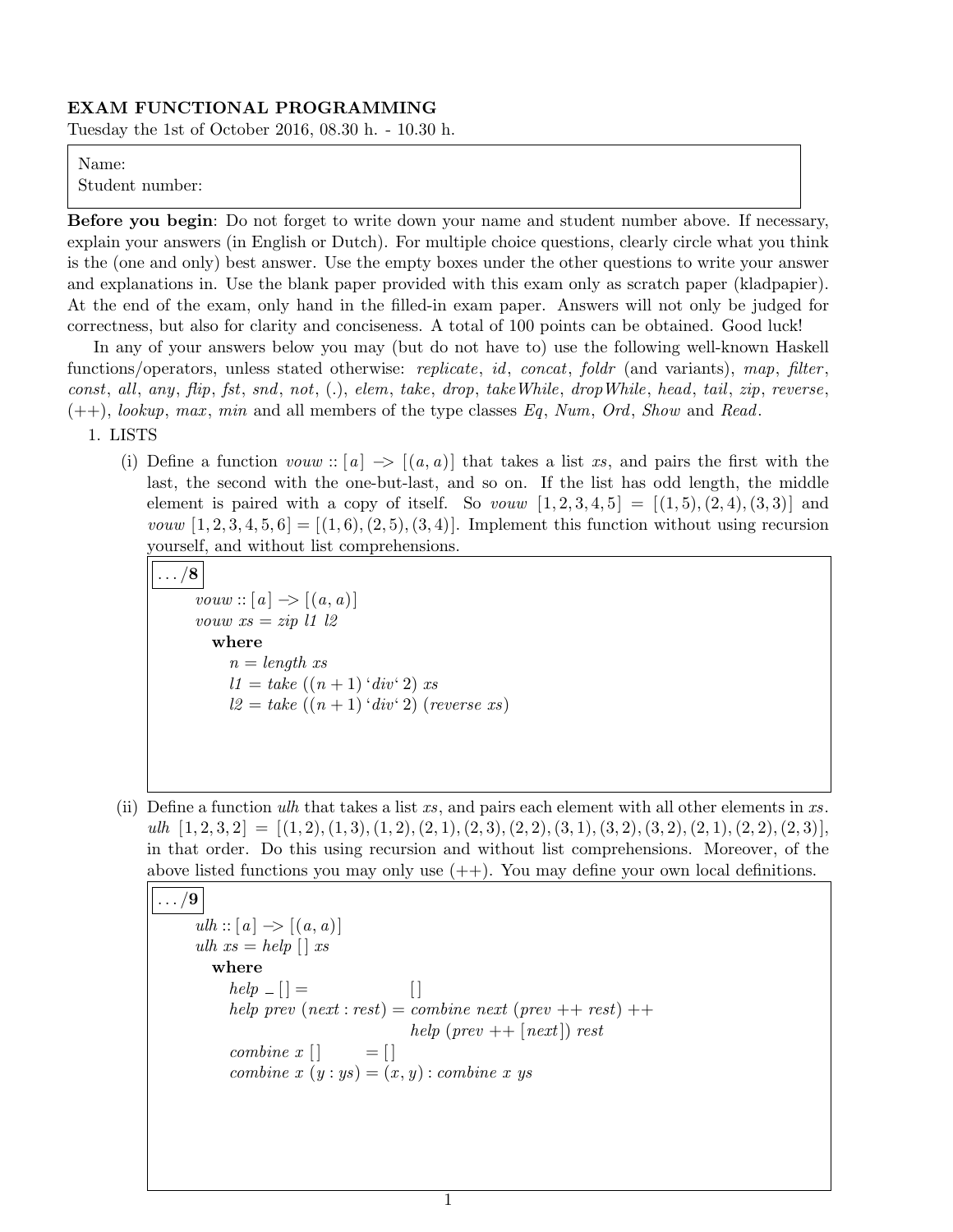(iii) Would (ii) be easy to do with a list comprehension? If so, explain how; if not, explain what makes it hard.

 $\lfloor \ldots/4 \rfloor$  This seems quite hard to do. It is easy of course to one-by-one take every element out of a list, but finding all elements that precede it, finding all elements that follow it is not straightforward at all. Since the list compr. as it were iterates through the list for you, it is cumbersome if you want to compute something during the iteration.

2. DATATYPES Consider the following simplified datatype for representing boolean expressions (propositions), where variable names consist of a single character:

data  $Prop = Cons\,Bool$ | Vari Char | Not Prop  $| \; Prop : \wedge : Prop$ 

Here, the constructor :  $\langle \cdot \rangle$ : represents conjunction  $\wedge$ , and the constructor Not represents the negation symbol ¬.

(i) Give the value of type *Prop* that represents the proposition  $(\neg v \wedge w) \wedge \tau\tau$  where v and w represent variables, and tt represents the value true.

 $\ldots/6$  $\overrightarrow{(Not (Vari' \vee \cdot)} : \wedge : Vari' \vee \cdot) : \wedge : Cons True$ 

(ii) Write an evaluator  $eval::(Char \rightarrow Bool) \rightarrow Prop \rightarrow Bool$  that takes a function that maps variables to booleans, and a proposition, and returns the boolean value of that proposition.

$$
\ldots/10
$$

 $eval::(Char \Rightarrow Bool) \Rightarrow Prop \Rightarrow Bool$ eval env  $p = \text{heval } p$ where heval  $(Cons\ b) = b$ heval (Vari  $v$ ) = env v heval  $(Not p) = not (heval p)$ heval  $(p : \land : q) = \text{heval } p \&\& \text{heval } q$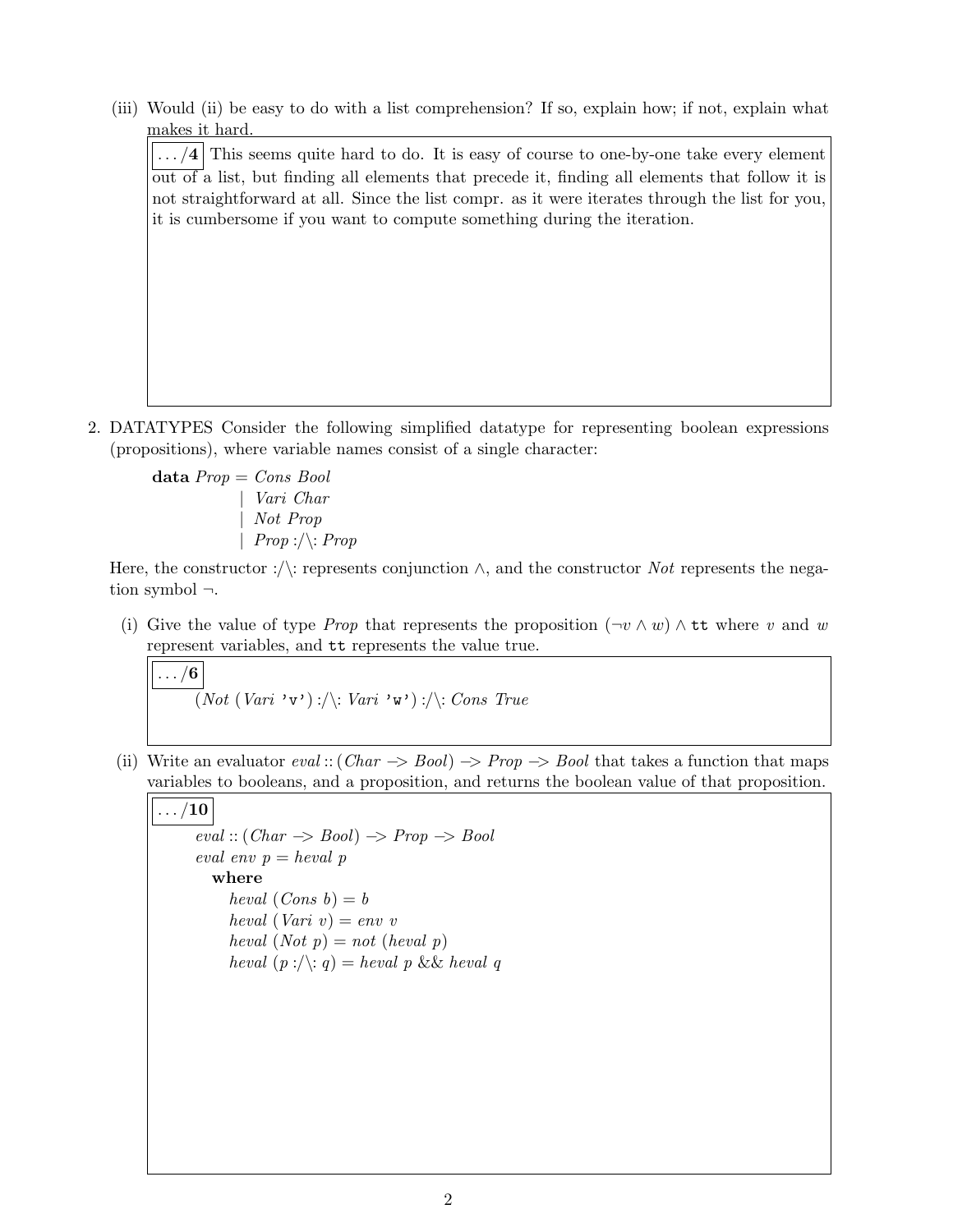(iii) For all propositions  $p, \neg(\neg p) = p$ . Write a simplifier simpl :: Prop  $\Rightarrow$  Prop that uses this (and only this) equality as much as it can to simplify boolean propositions. For example, simpl prop = Cons True :/\: Not (Vari 'v') where

 $prop = Not (Not (Not (Not (Cons True)) : \langle \cdot; Not (Var i \cdot v \cdot) \rangle).$ 

 $\ldots/8$ 

 $simpl :: Prop \rightarrow Prop$  $simpl (Cons b) = Cons b$  $simpl$  (Vari v) = Vari v  $simpl (Not (Not p)) = simpl p$  $simpl (Not\ p) = Not (simpl\ p)$ simpl  $(p : \langle \cdot, q \rangle) =$  simpl  $p : \langle \cdot, \cdot \rangle$ : simpl q

(iv) We also have some equalities for conjunction ( $\wedge$ ):  $p \wedge \textbf{ff} = \textbf{ff} \wedge p$  and  $p \wedge \textbf{tt} =$  $p = true \land p$ . Now, simpl prop = Not (Vari 'v') for the prop given in (iii). Extend simpl to apply also these optimisations.

 $\ldots$  /6 Replace the case for :/\: by  $simpl' (p : \langle \cdot, q \rangle) = \textbf{let } ps = simpl' p$  $qs = simpl' q$ in case  $(ps, qs)$  of  $(Cons False, \_) \rightarrow Cons False$  $($ , Cons False)  $\rightarrow$  Cons False  $(Cons True, \_) \Rightarrow qs$  $($ , Cons True)  $\rightarrow$  ps *otherwise*  $\rightarrow$  *ps* :/\: *qs*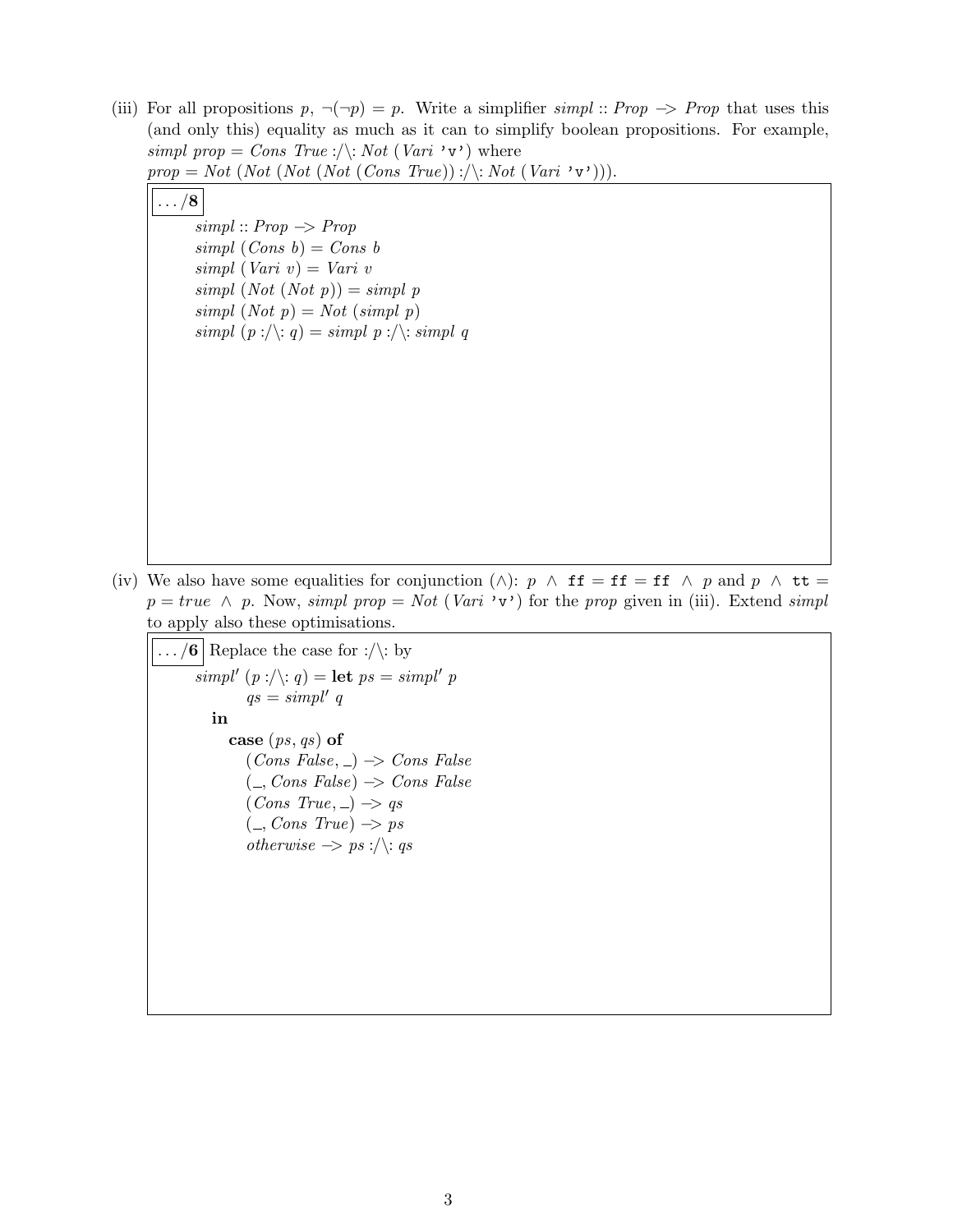# 3. SUBLISTS

In this question we deal with a function subs :: [a]  $\rightarrow$  [[a]] which returns all the sublists of the argument list (i.e., all the lists that result by deleting elements from the argument list in any possible way).

(i) How many sublists does  $[1,2,3,4]$  have?

 $\ldots/4|16=2^4$ . Deleting elements in every possible way includes deleting nothing at all.

(ii) Explain how you can compute subs  $(x : xs)$  from subs xs (for example by using concrete values for  $x$  and  $xs$ ).

 $\left| \ldots/4 \right|$  If you take all the lists that are sublists of xs, then all you need to do is to take these, and a copy of each of them but with  $x$  cons'ed at the front and put these together.

(iii) Now, write the function  $subs :: [a] \rightarrow [[a]]$  exploiting sharing where you can.

 $\ldots/6$  $subs [] = [[]] -1 pt$  $subs(x:xs) = map(x:) subs_xs + subs_xs$ where  $subs_x = subs$  xs No sharing: -1.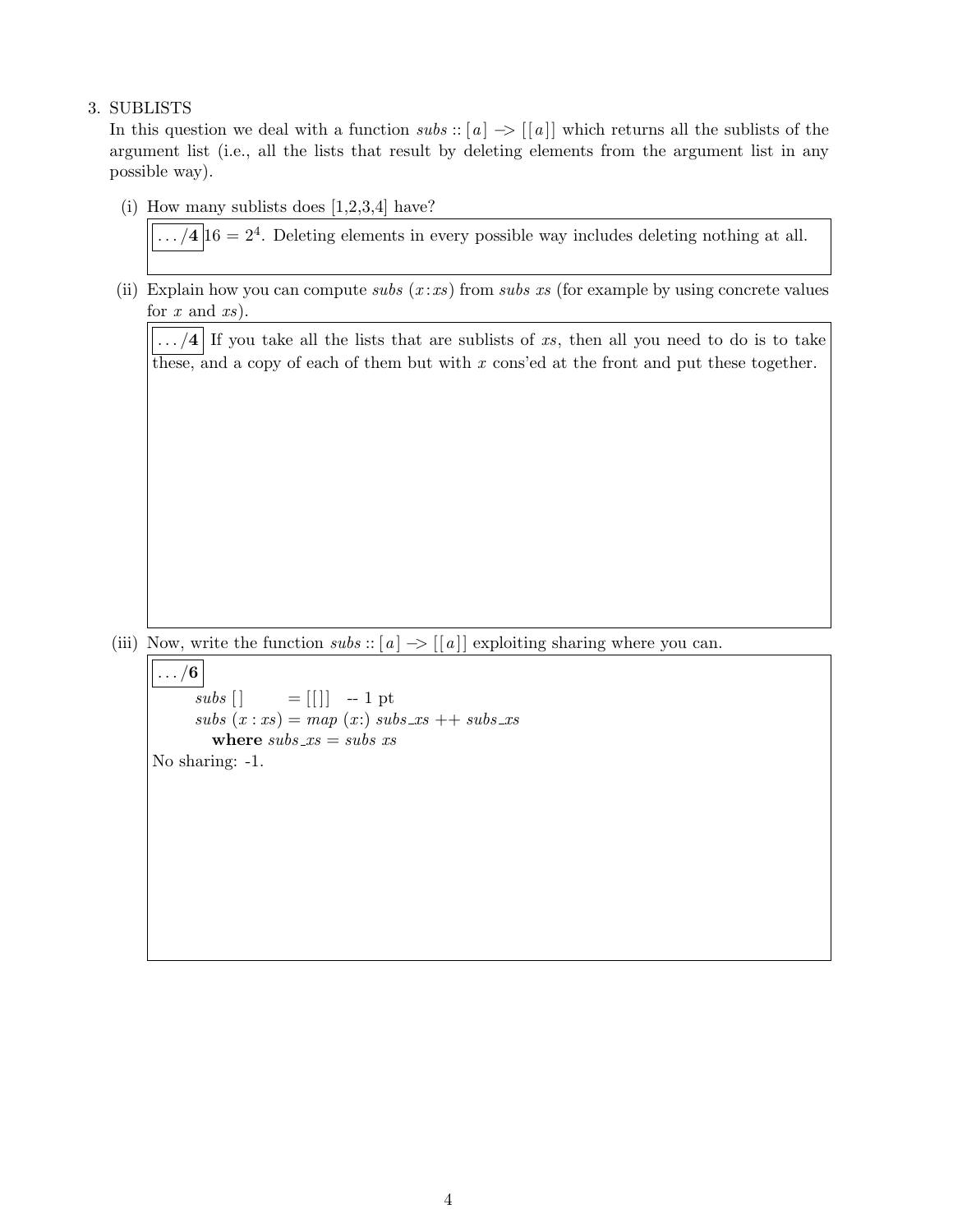# 4. MULTIPLE CHOICE  $\left| \ldots \right\rangle$  20

d, a, c, c

The following multiple choice questions are each worth 5 points.

- (i) I For a left-associative operator  $\oplus$ , the expression  $a \oplus b \oplus c$  should be interpreted as  $a \oplus (b \oplus c)$ .
	- II When we say  $\text{infix}$  :  $\leftrightarrow$ : in Haskell, we mean that the operator :  $\lt$ : is associative, so that we can write expressions like  $a:<<$ :  $b:<<$ : c.
	- a. Both I and II are true
	- b. Only I is true
	- c. Only II is true
	- d. Both I and II are false
- (ii) I  $[const'$  '2', (flip const) "2", where flip flips the first two arguments of a function, is well-typed.
	- II  $\setminus x$  → [(flip . flip) x, id] is well-typed.
	- a. Both I and II are true
	- b. Only I is true
	- c. Only II is true
	- d. Both I and II are false
- (iii) What is the type of map  $(\cdot \} \cdot)$ . map reverse . map  $(\cdot \} \cdot)$ ?
	- a.  $[ [a] ] \rightarrow [ [a] ]$
	- b.  $[|String|] \rightarrow |[String]|$
	- c.  $\left[ \left[ \text{Char} \right] \right] \rightarrow \left[ \left[ \text{Char} \right] \right]$
	- d. The expression is type incorrect.
- (iv) The function *intersperse* ::  $a \rightarrow |a| \rightarrow |a|$  puts its first argument between all the elements of a non-empty list. Thus intersperse 'a' "xyz" results in "xayaz". Which definition is correct, assuming the argument as is not empty?
	- a. intersperse a as = foldr (\e r -> (e : a : r)) [| as
	- b. intersperse a as = foldl  $(\langle r \ e \rightarrow (a : e : r \rangle) )$  [] as
	- c. intersperse a as = (tail . concat . map  $(\langle x \rangle \geq [a, x])$ ) as
	- d. *intersperse a as* = tail  $[(a : e) | e \leftarrow as]$